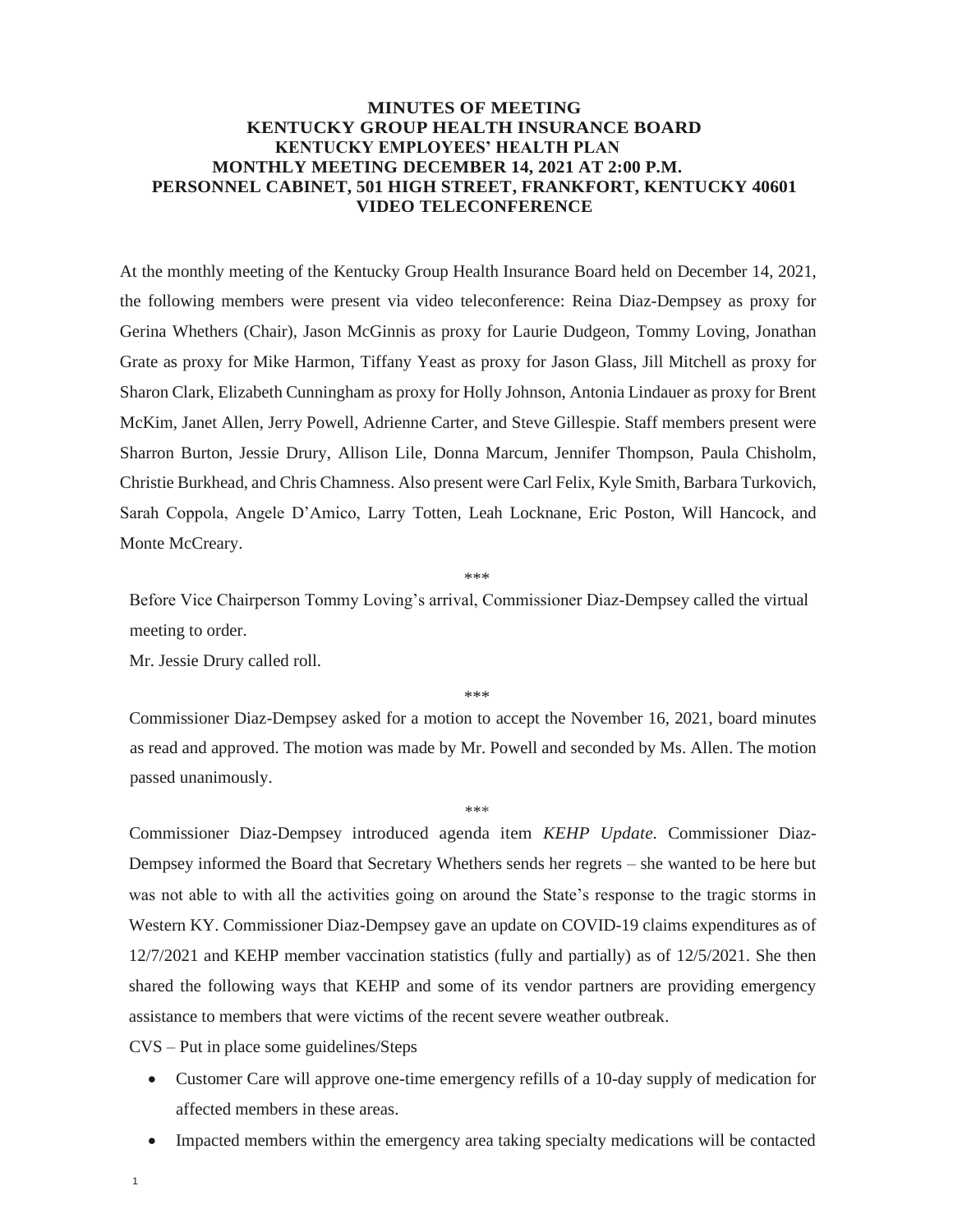to discuss alternate delivery arrangements if needed.

- If an override is needed for a Specialty medication, Specialty operations will contact account management for approval.
- Members who have questions about a medication delivery should call Customer Care at the toll-free number on their prescription ID card; i.e. customer care at 1-866-601-6934. However, proactive outreach was to occur starting last night to members CVS determines are impacted.
- CVS confirmed they will be providing a \$100k donation to the Relief Fund initiated by the Governor.

## ANTHEM

- Allowing members affected by the tornados to request replacement of durable medical equipment and supplies.
- Anthem will waive the notification time limit of medical necessity reviews for members affected by the tornado.
- Members can access out-of-network providers if an in-network provider is unavailable due to the state of emergency or if the member is out of the area due to displacement.
- This is through January 9, 2022 (unless extended) for affected members living in Kentucky.

Other KEHP Vendors have offered their assistance and are contributing to the Western Kentucky Relief Fund. Questions and discussion followed.

## \*\*\*

Following his arrival, Mr. Loving introduced the agenda item *Transform Diabetes Care (TDC) & Prudent Rx Program Overviews.* Kyle Smith, CVS Strategic Account Executive, and Barb Turkovich, CVS Clinical Director, presented plan changes for 2022 relating to TDC and Prudent Rx. Their presentation included process overviews, targeted clinical impact areas, member cost shares, implementation, and marketing plans. Questions and discussion followed.

\*\*\*

Mr. Loving introduced the agenda item *Old/New Business.* There being no further business, he asked for a motion to adjourn the meeting. The motion was made by Mr. Powell and seconded by Mr. Gillespie. The motion passed unanimously.

\*\*\*

Copies of all documents presented are incorporated as part of the minutes of the Kentucky Group Health Insurance Board held December 14, 2021.